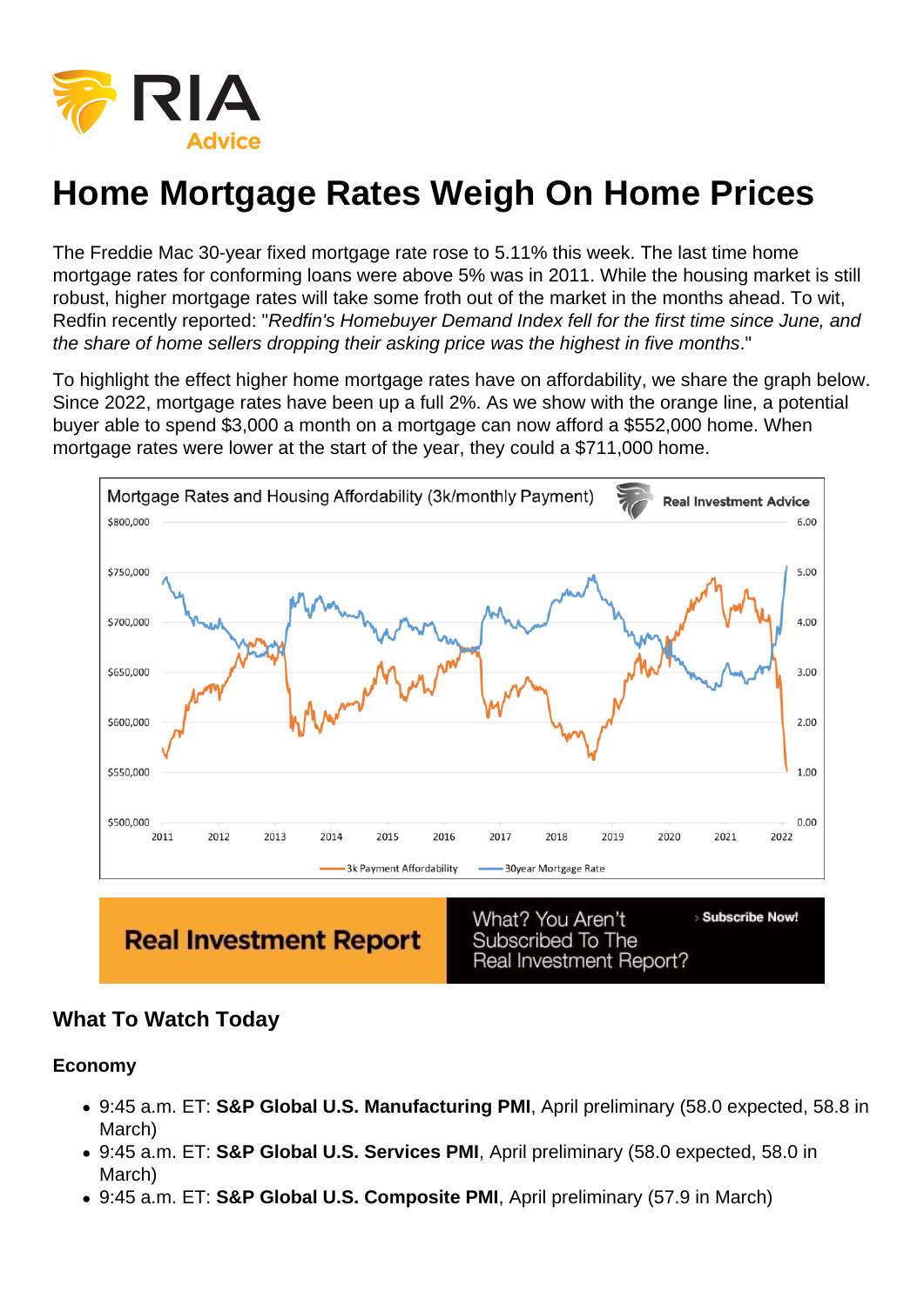#### Earnings

#### Pre-market

- Verizon ?[\(VZ](https://finance.yahoo.com/quote/VZ)) to report adjusted earnings of \$1.35 on revenue of \$33.59 billion
- American Express ?[\(AXP](https://finance.yahoo.com/quote/AXP)) to report adjusted earnings of \$2.39 on revenue of \$11.63 billion
- Schlumberger ?[\(SLB](https://finance.yahoo.com/quote/SLB)) to report adjusted earnings of \$0.33 on revenue of \$5.94 billion
- Kimberly-Clark ?[\(KMB](https://finance.yahoo.com/quote/KMB)) to report adjusted earnings of \$1.24 on revenue of \$4.91 billion

#### Post-market

No notable reports are scheduled for release

### Market Trading Update

What started out as a positive day yesterday, turned sour as Jerome Powell started making a more hawkish case for 50-bps rate hikes starting in May. While the comments were much in line with what the markets expected, it was still enough to send stocks back below the 50-dma yesterday, and into oversold territory once again. This morning is another spat of earnings so we will see if the market can regain its footing. A break lower will suggest a retracement to the March lows.

### Bonds Looking Like A Bargain

"The biggest story in markets is the complete and utter devastation in the bond market. A market like this, a primary source of leverage, doesn't make moves like this without wiping out some major players. It just hasn't been reported yet.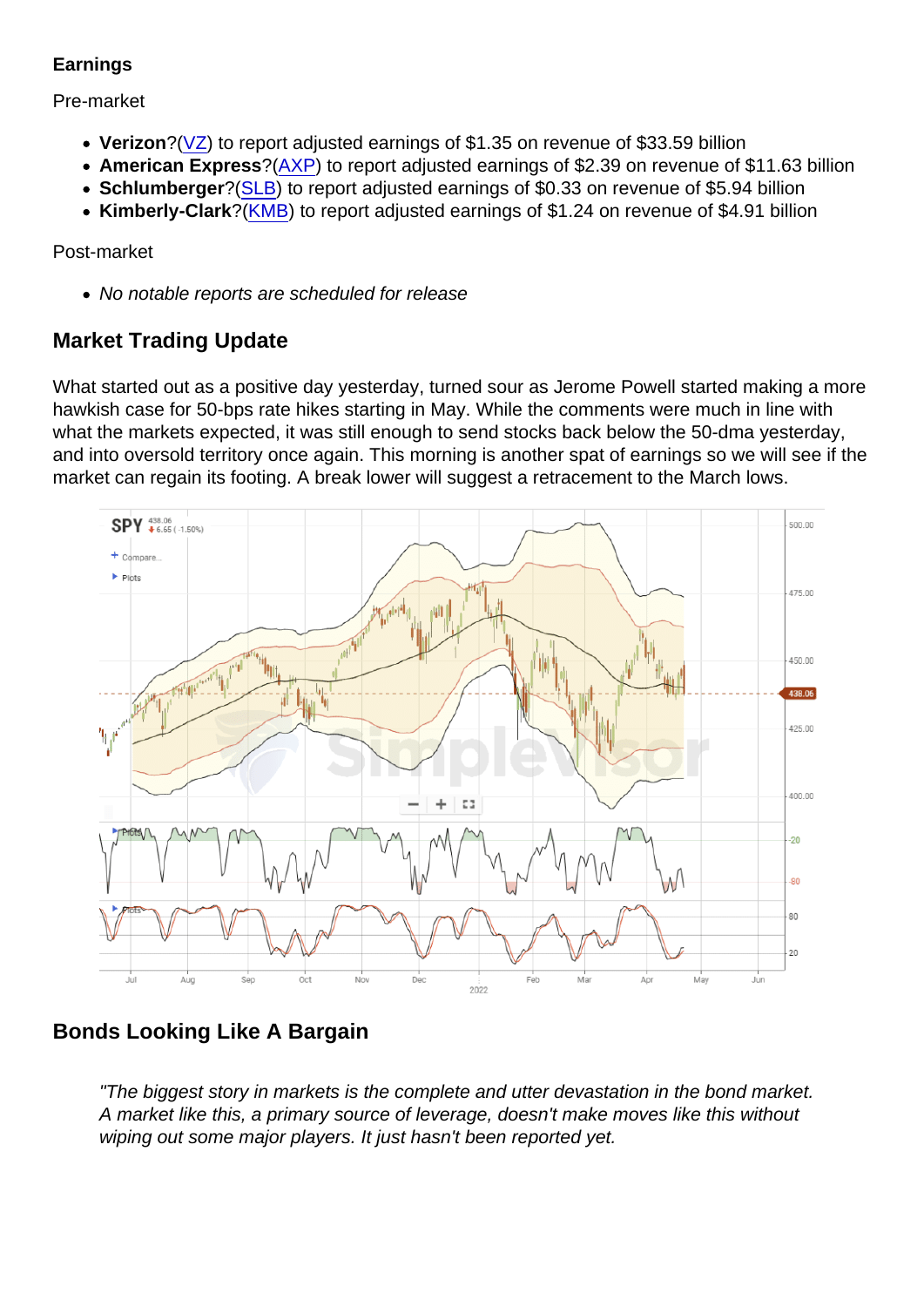The selling in investment-grade bonds is particularly severe. While often assumed to be one of the safest parts of the bond market, it has been anything but. Over the past 50 sessions, only about 40% of bonds have increased in price on an average day. We've never seen anything like this in at least 17 years.

The incessant selling pressure has pushed the McClellan Summation Index for this market to a record low.' - Sentiment Trader



# **The Market's Generals Are Fading**

The graph below shows the post-pandemic performance of the market's ?generals,? aka the FAANGM stocks. Facebook, Apple, Amazon, Netflix, Google, and Microsoft led markets high through much of 2020 and much of 2021, thus earning the moniker generals. Recently, some of the generals have been showing weakness. Meta (Facebook) and Netflix have fallen sharply in recent months and are now lower in price since the pandemic started. Will the remaining four generals begin to show weakness as well? Given their weighting in the S&P 500 and NASDAQ, weakness for the remaining four generals might bode poorly for the broader stock indexes. Upcoming earnings announcements may help answer that question. Apple, the five-star general, leads the pack regarding post-pandemic returns. They report earnings on 4/28. Amazon will report its earnings that day as well. Google and Microsoft report earnings on the 26<sup>th</sup>.

Given Netflix's sharp decline because of earnings, we are on guard. Inflation, sharply slowing growth in China, and the Russian invasion are all wild cards that can easily lead to surprises in Q1 earnings and forward outlooks. In our equity model, we made some trades to reduce exposure to specific companies which we feel have the potential for surprises.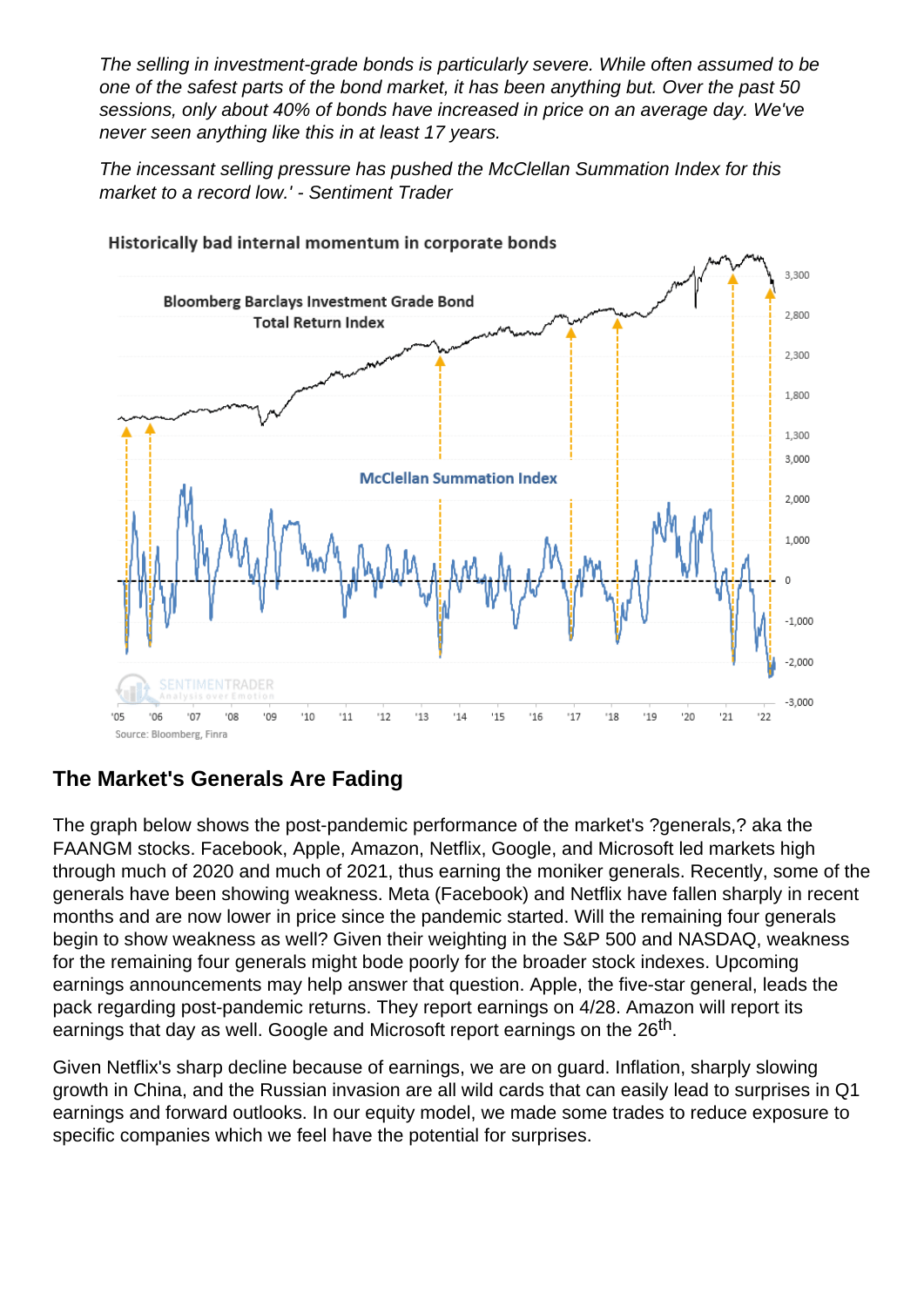Philly Fed Expectations Are Concerning

The [Philadelphia Federal Reserve Manufacturing Index](https://www.philadelphiafed.org/surveys-and-data/regional-economic-analysis/mbos-2022-04) was solid at 17.6, but it moderately declined from last month's 27.4. While the broad index remains in a solid economic contractionary state, the expectations data is more concerning. Per the report- "The diffusion index for future general activity decreased 15 points to 8.2, the lowest reading since December of 2008." The Longview Economics graph below, for instance, shows the outlook for new orders is quickly approaching zero. This index has a good track record for predicting recessions. Consumer and manufacturer outlooks are poor in large part because of inflation. To that end, the prices paid index rose to its highest level since 1979.